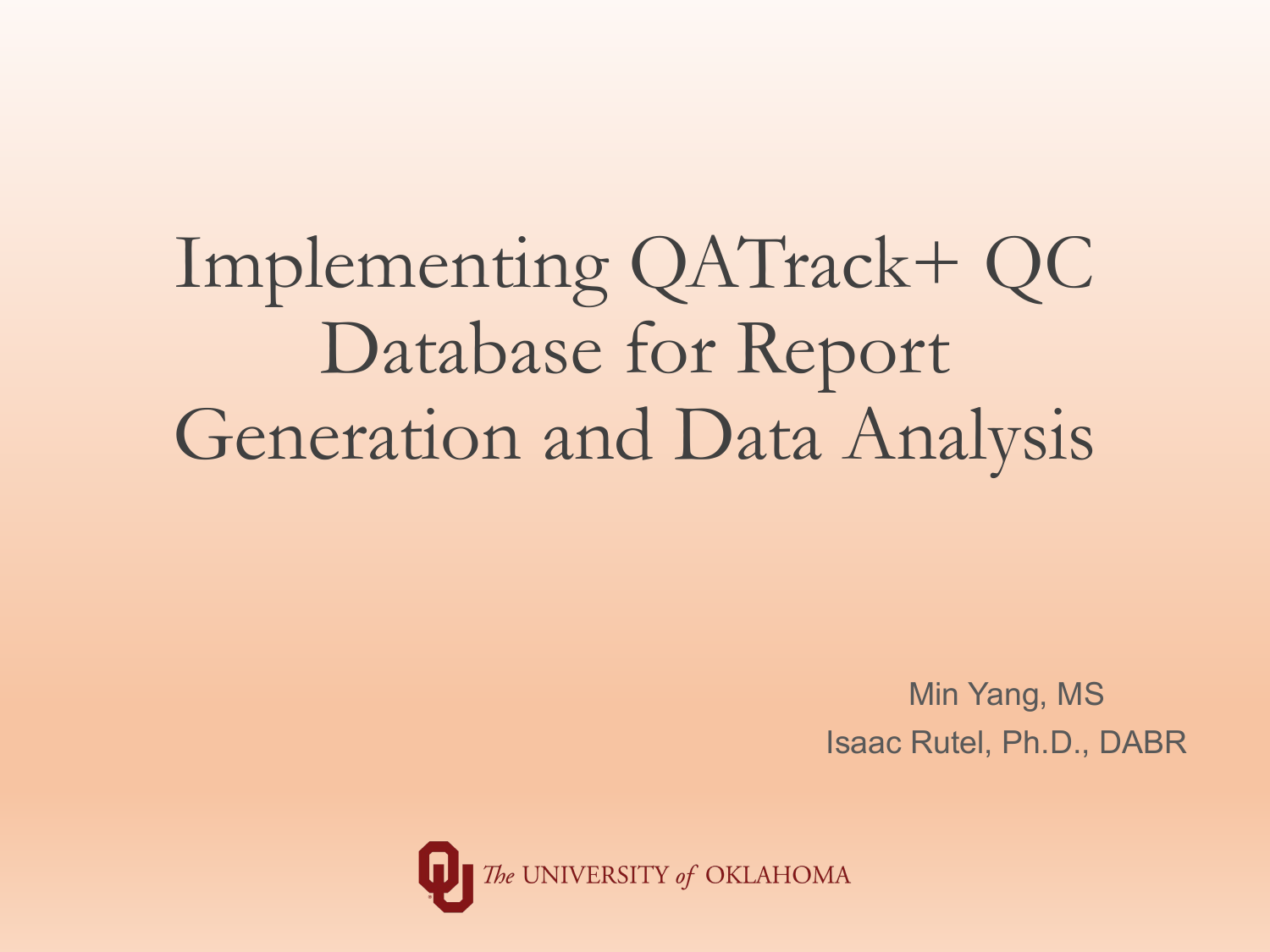## Background

- Current medical physics survey reports in many departments are saved as Excel and pdf files.
- Large amounts of time and effort are required to extract the information from years of Excel data to perform desired data analysis.
- Integrating an online data base and automated report generation system may reduce unintended missed surveys and the multiplatform (computer/tablet/smartphone) functionality will be useful providing access to and comparing to prior year's results

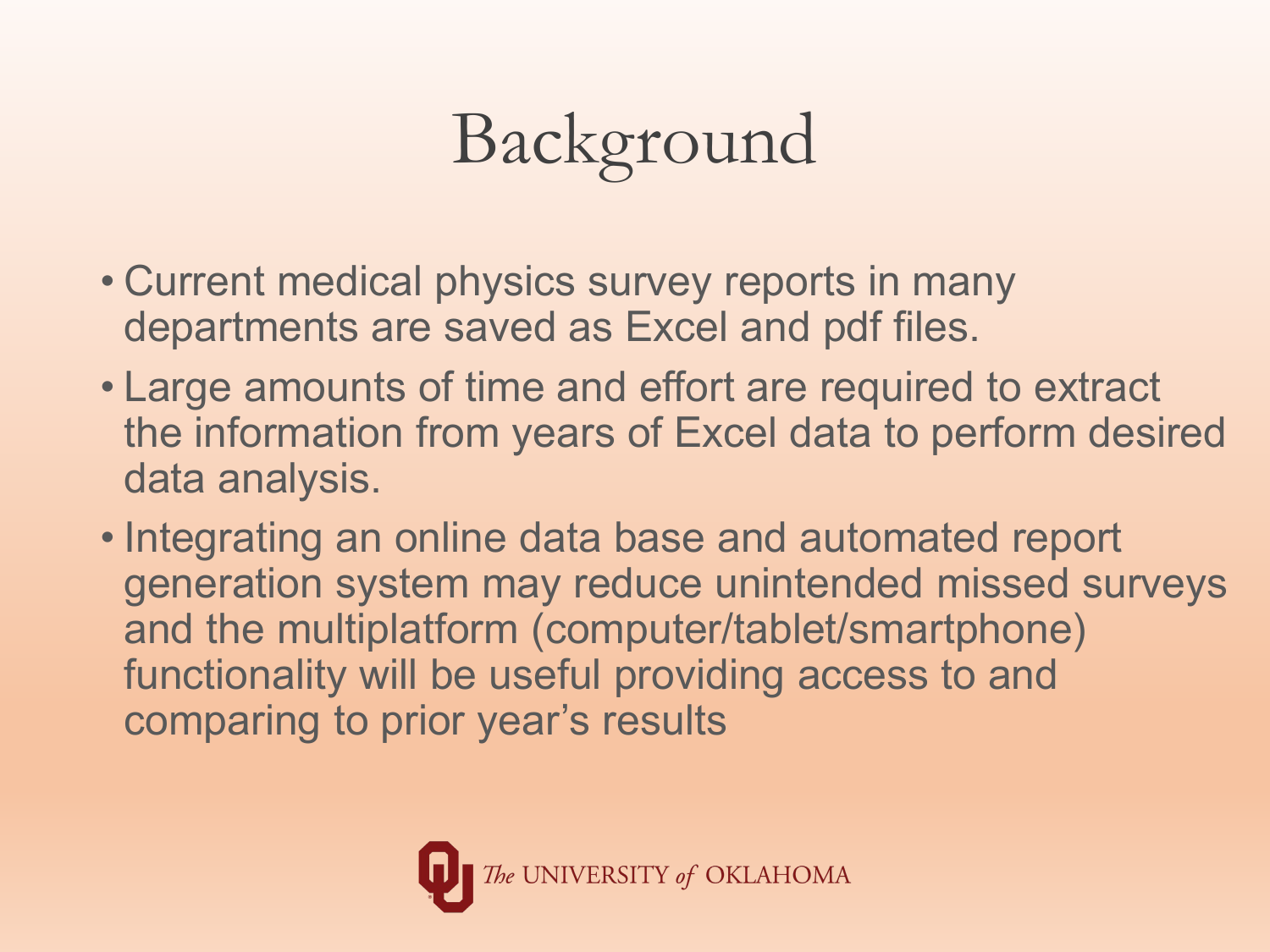

- A free and open-source online form-based data-entry and database application that can be used to store data in the cloud or dedicated server.
- Customizable to build and define tests.
- Built in review & approval functionality for QC data.
- Multiple user groups with specific permissions for each group.
- Built in scheduling system and email notification to avoid missed surveys
- Built in data trending capability to detect yearly performance changes or to compare performance between different units

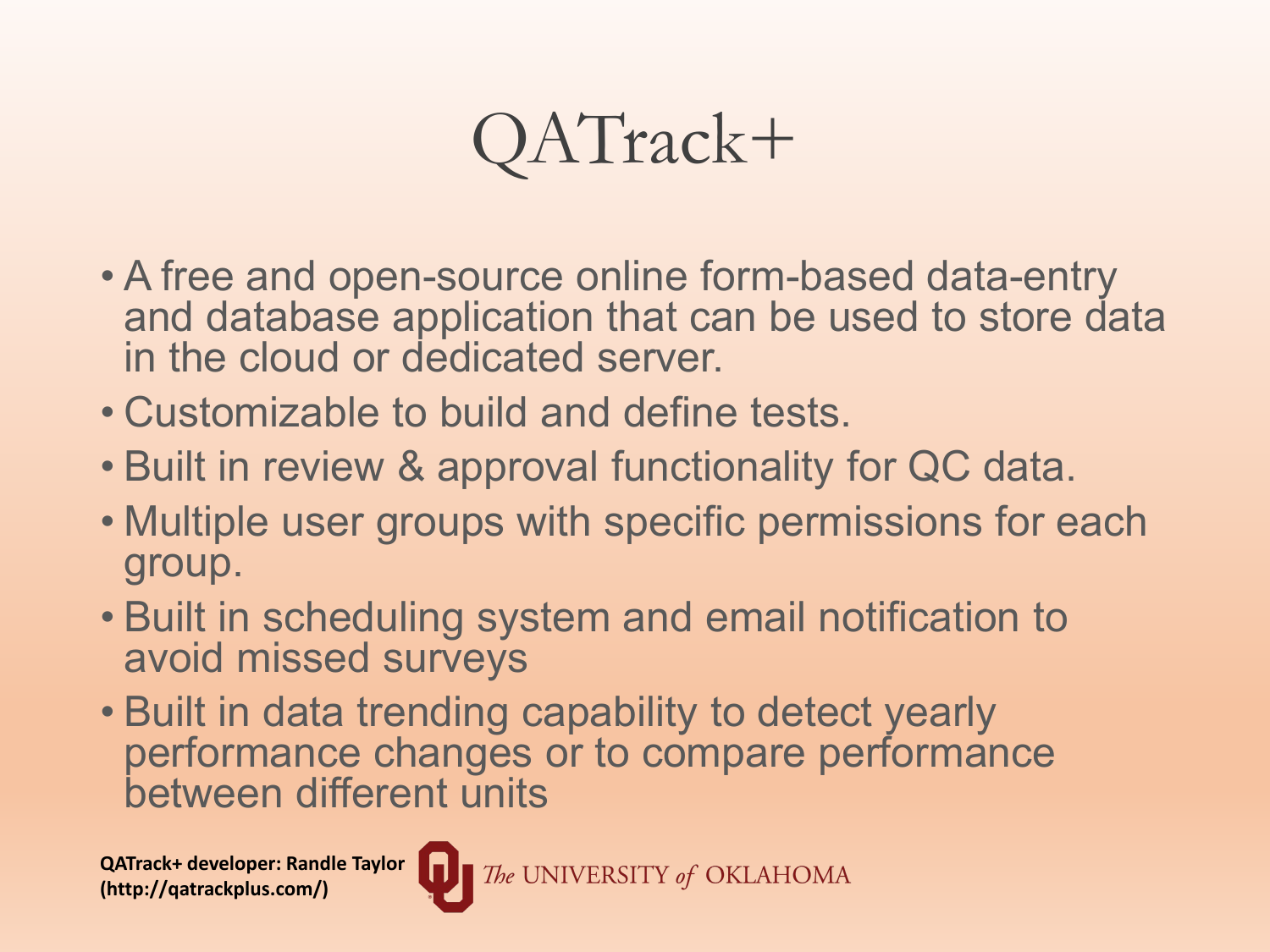# QATrack+

|                     | $\sqrt{1 + 1 + \alpha \cdot 1}$                                                                                                                                                                                                                                                                                                                                                                    |                                    | Annual | Light Field @ Table (cm) perpendicular                                                               | $\Box$<br>O NO TOL<br>20.0000                                                                                                                     |
|---------------------|----------------------------------------------------------------------------------------------------------------------------------------------------------------------------------------------------------------------------------------------------------------------------------------------------------------------------------------------------------------------------------------------------|------------------------------------|--------|------------------------------------------------------------------------------------------------------|---------------------------------------------------------------------------------------------------------------------------------------------------|
|                     |                                                                                                                                                                                                                                                                                                                                                                                                    |                                    | Annual | Radiation Field (cm) Parallel                                                                        | $\Box$<br>$\Theta$ OK(-1.39<br>19.75                                                                                                              |
|                     |                                                                                                                                                                                                                                                                                                                                                                                                    |                                    | Annual | Radiation Field (cm) Perpendicular                                                                   | $20$ $\Box$<br>O OK(0.0%                                                                                                                          |
|                     | <b>OUHSC Physics</b><br>Perform QC $\sim$                                                                                                                                                                                                                                                                                                                                                          | Review QC $\frac{1}{2}$<br>Service | Annual | <b>Overhead SID Indication - Present</b>                                                             | ● Yes<br>$\bigcirc$ No<br>$\Box$<br>O NO TOL                                                                                                      |
|                     |                                                                                                                                                                                                                                                                                                                                                                                                    |                                    | Annual | Overhead SID Indication - Accurate                                                                   | $\bigcirc$ No<br>● Yes<br>$\Box$<br>O NO TOL                                                                                                      |
|                     |                                                                                                                                                                                                                                                                                                                                                                                                    |                                    | Annual | 10 mAs                                                                                               | $\Box$<br><b>◎</b> OK(-1.39<br>79                                                                                                                 |
| <b>&amp;</b> All QC |                                                                                                                                                                                                                                                                                                                                                                                                    |                                    | Annual | 20 mAs                                                                                               | $\Box$<br>$\Theta$ OK(-1.19<br>79.1                                                                                                               |
|                     |                                                                                                                                                                                                                                                                                                                                                                                                    |                                    | Annual | 50 mAs                                                                                               | $\Box$<br><b>◎</b> OK(-1.4%<br>78.9                                                                                                               |
|                     | Showing 1 to 5 of 5 entries                                                                                                                                                                                                                                                                                                                                                                        |                                    | Annual | 0 filtration_1 (Exposure)                                                                            | 600.6 $\Box$<br>O NO TOL                                                                                                                          |
|                     |                                                                                                                                                                                                                                                                                                                                                                                                    |                                    | Annual | >1/2 Output (mm Al)                                                                                  | $\Box$<br>O NO TOL<br>3 <sup>1</sup>                                                                                                              |
| <b>Actions</b>      | LE Test List/Cycle                                                                                                                                                                                                                                                                                                                                                                                 | I Due Date                         | Annual | >1/2 Output (Exposure)                                                                               | $\Box$<br>O NO TOL<br>313.4                                                                                                                       |
|                     |                                                                                                                                                                                                                                                                                                                                                                                                    | ------ <del>v</del>                | Annual | <1/2 Output (mm Al)                                                                                  | $\Box$<br>O NO TOL<br>3.5                                                                                                                         |
|                     |                                                                                                                                                                                                                                                                                                                                                                                                    |                                    | Annual | <1/2 output (Exposure)                                                                               | $\Box$<br>O NO TOL<br>284.6                                                                                                                       |
| Perform             | Annual_portable x-ray                                                                                                                                                                                                                                                                                                                                                                              | 1 Jun 2021                         | Annual | 0 filtration_2 (Exposure)                                                                            | $\Box$<br>O NO TOL<br>599.8                                                                                                                       |
| Perform             | Annual_portable x-ray                                                                                                                                                                                                                                                                                                                                                                              | 3 Jun 2021                         | Annual | HVL (mm Al)                                                                                          | 3.2249302<br>O NO TOL                                                                                                                             |
| Perform             | Annual Portable C-Arm (OEC 9900)                                                                                                                                                                                                                                                                                                                                                                   | 13 Aug 2021                        | Annual | 10 mAs (Linearity)                                                                                   | O NO TOL<br>121.1                                                                                                                                 |
|                     |                                                                                                                                                                                                                                                                                                                                                                                                    |                                    | Annual | 25 mAs (linearity)                                                                                   | $\Box$<br>O NO TOL<br>303.4                                                                                                                       |
| Perform             | Fluoroscopic Shielding and Protection (portable)                                                                                                                                                                                                                                                                                                                                                   | 25 May 2021                        | Annual | 50 mAs (linearity)                                                                                   | O NO TOL<br>$\Box$<br>600.6                                                                                                                       |
| Perform             | Input Phosphor Exposure Rate of Fluoroscopy                                                                                                                                                                                                                                                                                                                                                        | <b>Not Due</b>                     | Annual | 100 mAs (linearity)                                                                                  | $\Box$<br>O NO TOL<br>1200                                                                                                                        |
|                     | Group Membership & Permissions                                                                                                                                                                                                                                                                                                                                                                     | 0.06                               | Annual | <b>Exposure COV</b>                                                                                  | $\odot$ OK(0.01)<br>5.6823005e-3                                                                                                                  |
| Group               | v<br>Students                                                                                                                                                                                                                                                                                                                                                                                      | 0.05<br>+ Add Group                |        | <b>Test List</b><br><b>OUMC PT - Portable AMX</b><br>Wed, 06 Oct 2021 22:52<br>$hide \triangleright$ | OUMC PT - Portable AMX4 (pink) - Annual_portable x-ray :: Exposure COV<br>OUMC PT - Portable AMX4 (green) - Annual_portable x-ray :: Exposure COV |
|                     | Qualified Medical Physicists<br>Residents                                                                                                                                                                                                                                                                                                                                                          |                                    |        | Initiate SE <b>1</b> View <b>1</b>                                                                   |                                                                                                                                                   |
|                     | <b>Students</b><br>Jse the icons/links below to toggle the permission                                                                                                                                                                                                                                                                                                                              | 0.04                               |        |                                                                                                      |                                                                                                                                                   |
|                     |                                                                                                                                                                                                                                                                                                                                                                                                    |                                    |        |                                                                                                      |                                                                                                                                                   |
|                     | <b>Admin Permissions for Students</b><br>Can change groups Allow user to change group permissions                                                                                                                                                                                                                                                                                                  |                                    |        |                                                                                                      |                                                                                                                                                   |
|                     |                                                                                                                                                                                                                                                                                                                                                                                                    | 0.03                               |        |                                                                                                      |                                                                                                                                                   |
|                     | Jse the icons/links below to toggle the permission<br>Performing Permissions for Students                                                                                                                                                                                                                                                                                                          |                                    |        |                                                                                                      |                                                                                                                                                   |
|                     | Can add test list instance Allow user to perform test lists and continue in-p 0.02                                                                                                                                                                                                                                                                                                                 |                                    |        |                                                                                                      |                                                                                                                                                   |
|                     | Choose QC by frequency or category Allows user to pre-emptively filter te.<br>frequency or category.<br>Can view refs and tols Makes reference and tolerance values visible when p<br>Can view test history Makes test history visible when performing a test list. 0.01                                                                                                                           |                                    |        |                                                                                                      |                                                                                                                                                   |
|                     | Can skip without comment Allow a user to skip tests with adding a comme<br>Can override date Allow a user to override the work_completed data<br>Can perform subset of tests Allow a user to filter tests to perform based or.<br>Can edit prior test results Allow a user to edit already completed test resul<br>Can save test lists in progress Can save test lists with the 'In Progress' flag | 0.00                               |        |                                                                                                      |                                                                                                                                                   |

Annual

Annual

Annual

Annual

illuminance

**Dial Dimensions Parallel** 

**Dial Dimensions Perpendicular** 

Light Field @ Table (cm) Parallel

195.6/  $\cup$   $\cup$  OK(22.3%)  $20$   $\Box$   $\odot$  OK(0.0%)

20.5  $\Box$   $\odot$  OK(2.5%)

20.0000 O O NO TOL

 $20.0000$   $\Box$  O NO TOL

 $\Theta$  OK(0.01)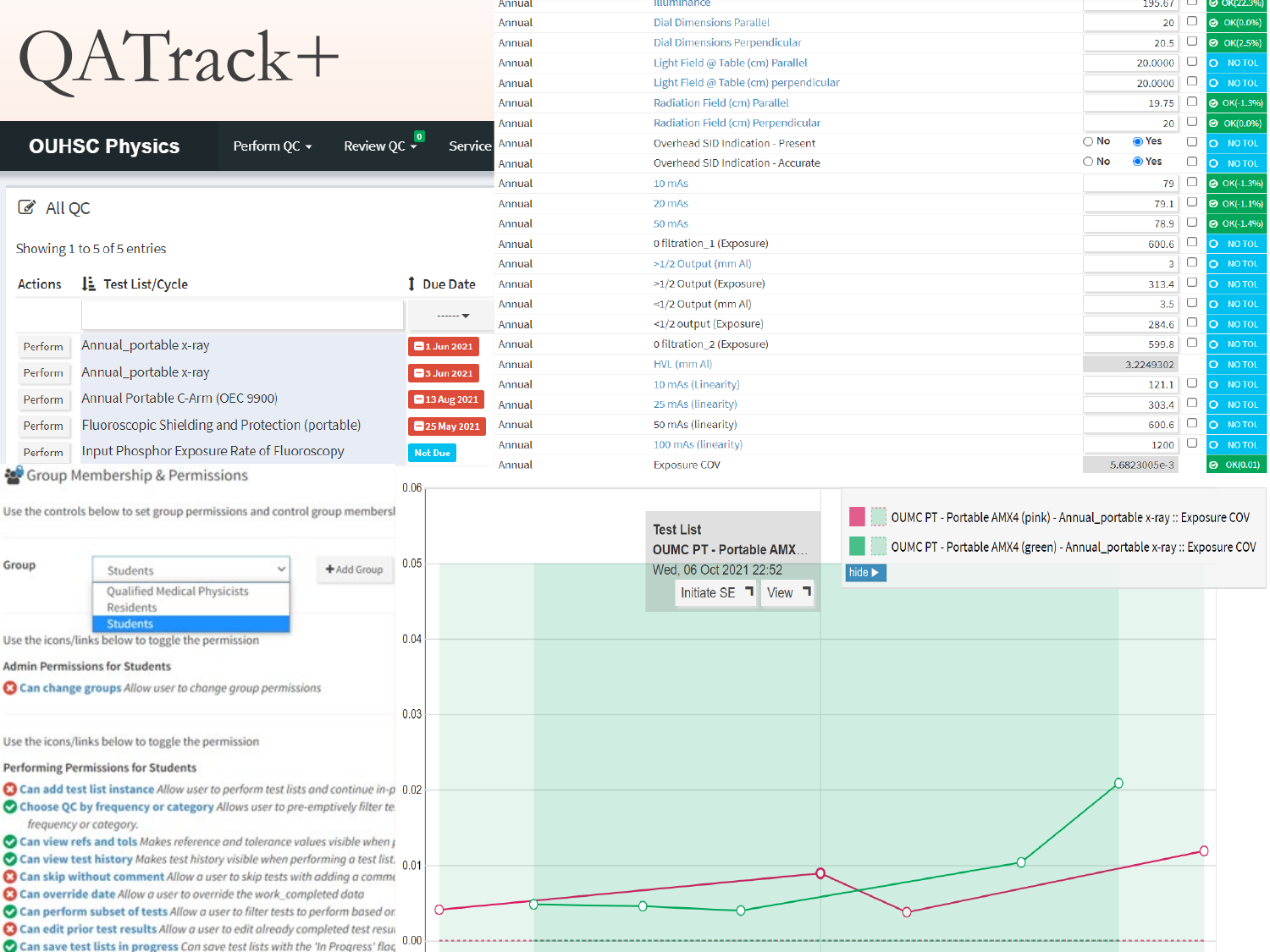### Method

- Utilize QATrack+ server for server based data storage and analysis.
	- Develop diagnostic imaging report structures within QATrack+ for each modality (ie. Portable x-ray, c-arm, CT, mammography, etc).
	- Current QATrack+ structures are focused on therapy physics record applications and not well suited to diagnostic records
- Create bridge from QATrack+ server to current standard reports (Excel/PDF) Medical Physics Reports+ (MPR+)
	- MPR+ is a python-based GUI program created to convert information from the QATrack+ database to Excel-like spreadsheets (LibreOffice Calc)
	- Data from server are placed into LibreOffice Calc templates through the QATrack+ API and the appy.pod package functionality
- Workflow including QATrack+, LibreOffice Calc templates and<br>MPR+ is developed to apply/integrate server report record information into professional reports, consistent with current standards

**Appy.pod developer: Gaetan Delannay [\(https://appyframe.work/](https://appyframe.work/))** 

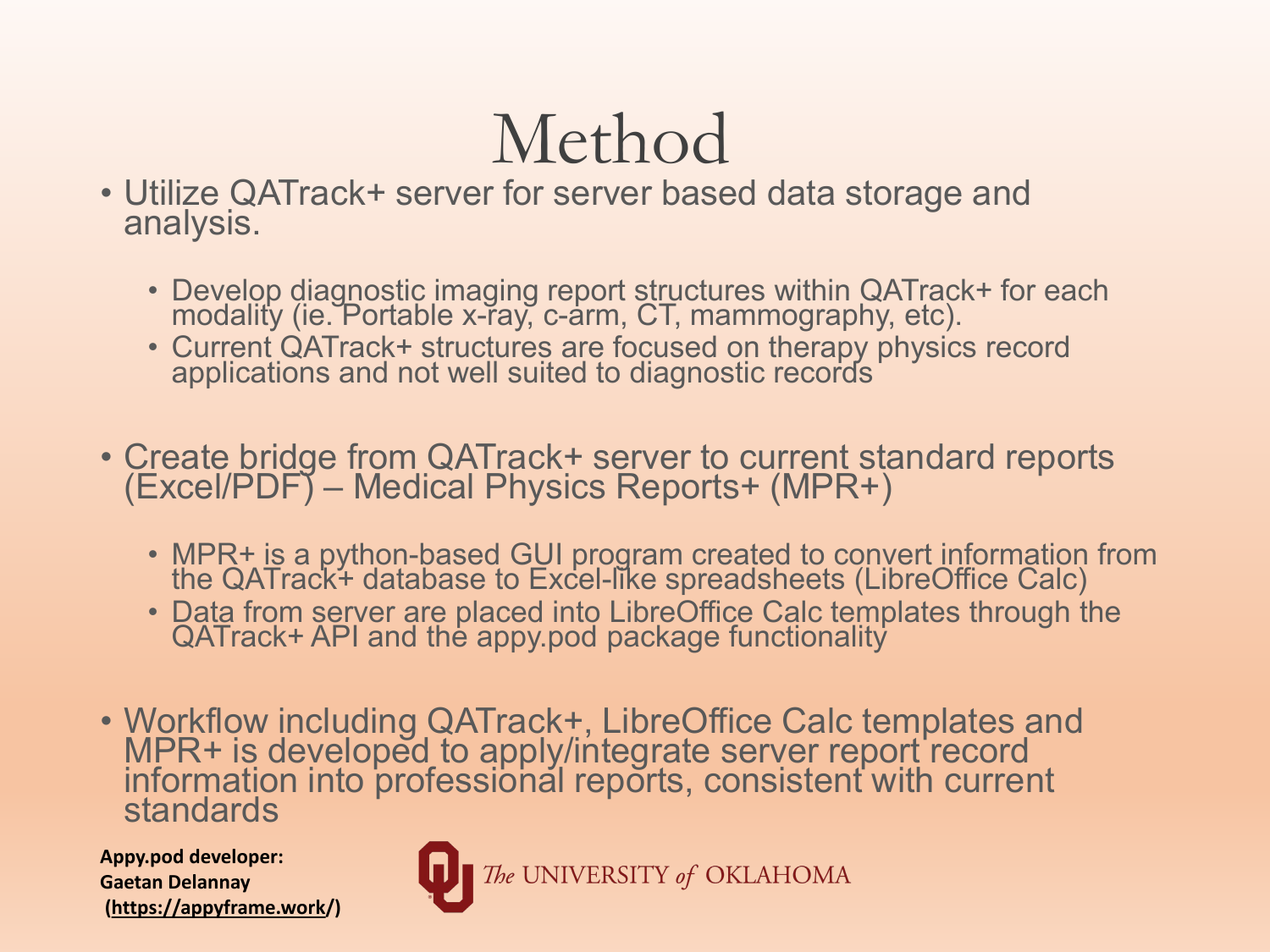| MP Reports+ OUHSC Interface                                                 |                                  |                                        | □                    | ×            | Review Options                                                 | 1                                 | 2                                                       | 3                                                                                                     |                                                                                                                                        | 4                                                                                                                                                | 5                                     | 6 <sup>°</sup><br>$\qquad \qquad -$                                                    | $\times$<br>► |
|-----------------------------------------------------------------------------|----------------------------------|----------------------------------------|----------------------|--------------|----------------------------------------------------------------|-----------------------------------|---------------------------------------------------------|-------------------------------------------------------------------------------------------------------|----------------------------------------------------------------------------------------------------------------------------------------|--------------------------------------------------------------------------------------------------------------------------------------------------|---------------------------------------|----------------------------------------------------------------------------------------|---------------|
| Options                                                                     |                                  |                                        |                      |              | <b>Variable/</b><br><b>Slug Name</b>                           | <b>Show Item</b><br>in Review     | Order in<br>Review                                      | Readable<br><b>Name</b>                                                                               |                                                                                                                                        | <b>Low Tolerance</b><br><b>Bound</b>                                                                                                             | <b>High Tolerance</b><br><b>Bound</b> | Precision                                                                              |               |
|                                                                             |                                  |                                        |                      |              | leakage_limit                                                  | п                                 |                                                         |                                                                                                       |                                                                                                                                        |                                                                                                                                                  |                                       |                                                                                        |               |
| Search<br>Review                                                            |                                  |                                        |                      |              | ese_limit                                                      | П                                 |                                                         |                                                                                                       |                                                                                                                                        |                                                                                                                                                  |                                       |                                                                                        |               |
|                                                                             |                                  |                                        |                      |              | exp_repro_mas_lin                                              |                                   |                                                         |                                                                                                       |                                                                                                                                        |                                                                                                                                                  |                                       |                                                                                        |               |
|                                                                             | <b>Choose start</b>              | <b>Choose end</b>                      |                      |              | hvl_acc                                                        | Б                                 | $\overline{2}$                                          | HVL OK?                                                                                               |                                                                                                                                        |                                                                                                                                                  |                                       |                                                                                        |               |
|                                                                             | search date                      | search date                            |                      |              | kvp_acc                                                        | ⊽                                 | 1                                                       | kVp OK?                                                                                               |                                                                                                                                        |                                                                                                                                                  |                                       |                                                                                        |               |
|                                                                             |                                  |                                        |                      |              | misalign_xray_light                                            | п                                 |                                                         |                                                                                                       |                                                                                                                                        |                                                                                                                                                  |                                       |                                                                                        |               |
|                                                                             | 9/9/2020<br>$\blacktriangledown$ | 9/9/2021                               |                      |              | operator_exposure                                              | п                                 |                                                         |                                                                                                       |                                                                                                                                        |                                                                                                                                                  |                                       |                                                                                        |               |
|                                                                             |                                  |                                        | - 2                  |              | leakage_pe_hr                                                  |                                   |                                                         |                                                                                                       |                                                                                                                                        |                                                                                                                                                  |                                       |                                                                                        |               |
|                                                                             |                                  |                                        |                      |              | leakage_pe                                                     | п                                 |                                                         |                                                                                                       |                                                                                                                                        |                                                                                                                                                  |                                       |                                                                                        |               |
|                                                                             |                                  |                                        |                      |              | leakage_p_hr                                                   | П                                 |                                                         |                                                                                                       | 0.0                                                                                                                                    | 100.0                                                                                                                                            |                                       |                                                                                        | ŧ             |
| <b>Available Sites:</b>                                                     | <b>OUMC</b>                      |                                        | $\blacktriangledown$ | 3            | 7                                                              | C:\Users\irutel\Documents\Proi    |                                                         |                                                                                                       | 9                                                                                                                                      |                                                                                                                                                  |                                       | 8                                                                                      |               |
|                                                                             |                                  |                                        |                      |              | Unit:<br>unit_info_dict.get('name',")                          |                                   |                                                         | SURVEY & ACCEPTANCE TEST: MOBILE RADIOGRAPHIC UNIT<br>Physicists: user_dict['created_by'].get('name') |                                                                                                                                        | Date: nit_info_dict.get("test_date"                                                                                                              |                                       |                                                                                        |               |
| <b>Unit Types:</b>                                                          |                                  | Portable X-ray<br>$\blacktriangledown$ | 4                    |              | GEID:                                                          |                                   |                                                         | user_dict['modified_by'].get('name')                                                                  |                                                                                                                                        |                                                                                                                                                  |                                       |                                                                                        |               |
|                                                                             |                                  |                                        |                      |              |                                                                |                                   |                                                         | /iewed_by').get('name','File was not n                                                                |                                                                                                                                        |                                                                                                                                                  |                                       |                                                                                        |               |
| <b>Available Units:</b>                                                     |                                  | <b>OUMC PT - Portable AMX4 (pink)</b>  | $\blacktriangledown$ | 5            | uipment                                                        | GE AMX+4 XFMR<br>Manufacturer     | <b>Model Number</b>                                     |                                                                                                       | Serial Number                                                                                                                          | Date of Manufacture                                                                                                                              |                                       |                                                                                        |               |
|                                                                             |                                  |                                        |                      |              | Console:                                                       |                                   |                                                         |                                                                                                       | value_dict.get('console_i                                                                                                              |                                                                                                                                                  |                                       |                                                                                        |               |
| - 6<br>14 - Annual_portable x-ray - 06/03/2021<br><b>Available Records:</b> |                                  |                                        |                      |              |                                                                |                                   |                                                         |                                                                                                       | Tube: lue_dict['Tube Info'].get('velue_dict['Tube Info'].get('nalue_dict['Tube Info'].get('s dev_value_dict['Tube Info'].get('date',") |                                                                                                                                                  |                                       |                                                                                        |               |
|                                                                             |                                  |                                        |                      |              |                                                                |                                   |                                                         |                                                                                                       |                                                                                                                                        | Collimator:  ue_dict['Collimator'].get('velue_dict['Collimator'].get('nilue_dict['Collimator'].get('s dev_value_dict['Collimator'].get('date',") |                                       |                                                                                        |               |
|                                                                             |                                  |                                        |                      |              | diographic Shielding and Protection:                           |                                   |                                                         |                                                                                                       |                                                                                                                                        |                                                                                                                                                  |                                       |                                                                                        |               |
|                                                                             |                                  |                                        |                      |              |                                                                |                                   |                                                         | <b>YES</b>                                                                                            | <b>NO</b>                                                                                                                              |                                                                                                                                                  | Calcs:                                |                                                                                        |               |
|                                                                             |                                  |                                        |                      |              |                                                                |                                   | Audible "On" Indication<br>Visible "On" Indication.     |                                                                                                       | x<br>x                                                                                                                                 |                                                                                                                                                  |                                       | value_dict.get('audible_alarm',")<br>value_dict.get("Visible_alarm',")                 |               |
|                                                                             |                                  |                                        |                      |              |                                                                | Dead Man Exposure Switch.         | x                                                       |                                                                                                       |                                                                                                                                        | value_dict.get('dead_man_switch',")                                                                                                              |                                       |                                                                                        |               |
|                                                                             |                                  |                                        |                      |              | Operator can make exposures at 6' or farther away from source. |                                   |                                                         |                                                                                                       | x                                                                                                                                      |                                                                                                                                                  |                                       | value_dict.get('exposure_switch_location',")                                           |               |
|                                                                             |                                  |                                        |                      |              |                                                                |                                   | kVp and mAs Indication.                                 |                                                                                                       | x                                                                                                                                      |                                                                                                                                                  |                                       | value_dict.get('kvp_mas_indication',")                                                 |               |
|                                                                             |                                  |                                        |                      |              | diographic Unit Assembly Evaluation:                           |                                   |                                                         |                                                                                                       |                                                                                                                                        |                                                                                                                                                  |                                       |                                                                                        |               |
| Template Assistant                                                          |                                  |                                        | □                    | $\times$     | Tube                                                           |                                   |                                                         | <b>YES</b>                                                                                            | <b>NO</b>                                                                                                                              |                                                                                                                                                  |                                       |                                                                                        |               |
|                                                                             |                                  |                                        |                      |              |                                                                |                                   | Movements Acceptable:<br>Locks Acceptable:              |                                                                                                       | $\mathbf x$<br>$\mathbf x$                                                                                                             |                                                                                                                                                  |                                       | value_dict.get('tube_assembly_evaluation',<br>value_dict.get('tube_lock_evaluation',") |               |
| Value/String Value                                                          | Devices<br>Unit Info             | User Info                              | Comments             |              | Unit                                                           |                                   |                                                         | Drive Acceptable:                                                                                     | x                                                                                                                                      |                                                                                                                                                  |                                       |                                                                                        |               |
|                                                                             |                                  |                                        |                      |              |                                                                |                                   |                                                         | <b>Breaks Functioning</b>                                                                             | $\mathbf x$                                                                                                                            |                                                                                                                                                  |                                       | value_dict.get('unit_drive_breaks',")                                                  |               |
| device_key                                                                  | info_key                         |                                        | value                |              | Comments:                                                      |                                   |                                                         |                                                                                                       |                                                                                                                                        |                                                                                                                                                  |                                       |                                                                                        |               |
| ⊟<br>Collimator                                                             |                                  |                                        |                      |              | diographic Collimation and SID:                                |                                   |                                                         |                                                                                                       |                                                                                                                                        |                                                                                                                                                  |                                       |                                                                                        |               |
|                                                                             |                                  |                                        |                      |              |                                                                | Collimation @ :_dict.get('s " SID |                                                         | Dial Dimensions (cm): ['dial_dimensions_parallel',")                                                  |                                                                                                                                        | $\equiv$ $\equiv$                                                                                                                                |                                       |                                                                                        |               |
| MedysSPA<br>vendor                                                          |                                  |                                        |                      | Illuminance: | value_dict.goLUX                                               |                                   | Light Field @ Table (cm): get('light_field_parallel',") |                                                                                                       |                                                                                                                                        |                                                                                                                                                  |                                       |                                                                                        |               |
|                                                                             |                                  |                                        |                      |              |                                                                |                                   |                                                         | Radiation Field (cm): t('radiation_field_parallel',")                                                 |                                                                                                                                        |                                                                                                                                                  |                                       |                                                                                        |               |
| model                                                                       |                                  |                                        | 46-270615            |              | Comments:                                                      |                                   |                                                         |                                                                                                       |                                                                                                                                        |                                                                                                                                                  |                                       |                                                                                        |               |
|                                                                             | serial                           |                                        | <b>MDYS9123</b>      |              |                                                                |                                   |                                                         | <b>YES</b>                                                                                            | <b>NO</b>                                                                                                                              |                                                                                                                                                  |                                       |                                                                                        |               |
|                                                                             |                                  |                                        |                      |              | Overhead SID Indication                                        |                                   |                                                         | Present                                                                                               |                                                                                                                                        |                                                                                                                                                  |                                       |                                                                                        |               |
|                                                                             | date                             |                                        | $Sep-15$             |              | Comments:                                                      |                                   |                                                         | Accurate                                                                                              |                                                                                                                                        |                                                                                                                                                  |                                       |                                                                                        |               |
| Tube Info<br>田                                                              |                                  |                                        |                      |              |                                                                |                                   |                                                         |                                                                                                       |                                                                                                                                        |                                                                                                                                                  |                                       |                                                                                        |               |
|                                                                             |                                  |                                        |                      |              | asured Radiographic X-Ray Tube Voltage (80 kVp Nominal):       |                                   |                                                         |                                                                                                       |                                                                                                                                        |                                                                                                                                                  |                                       |                                                                                        |               |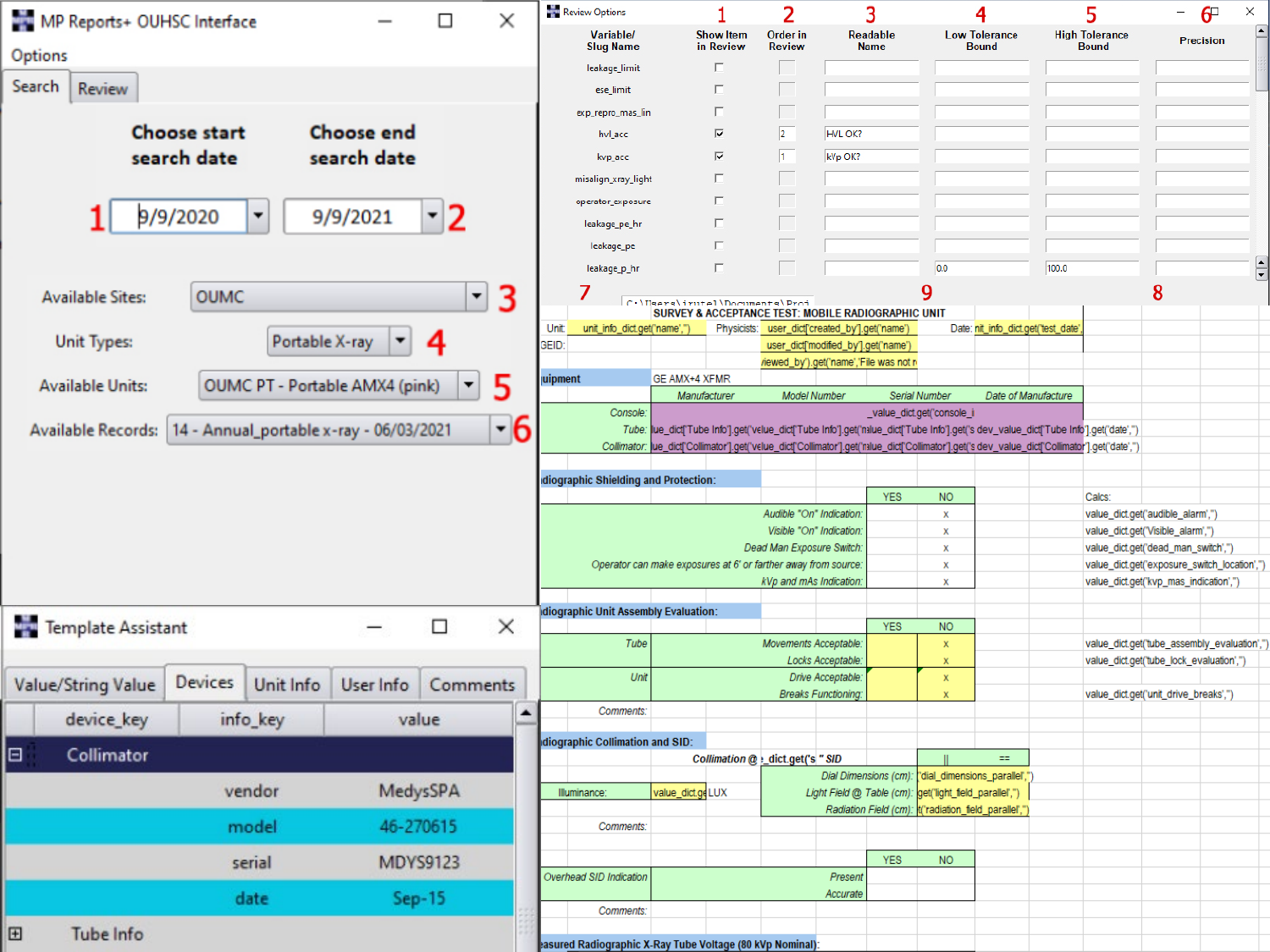## Results

- Investigation of the online system provides a customizable selection for testing requirements. Many individual tests can be re-<br>used or modified for multiple modalities or survey types.
- Built-in functionality allows statistical analysis for survey testing results.
- Surveys are reviewed and approved by appropriate groups on the server/database, and the QATrack+ API is successfully used to access or export data.
- MPR+ bridges data extraction from the server and provides information in a customizable template driven format for report generation.
- The data was organized and placed in LibreOffice Calc utilizing an appropriate template
- The final report nearly identical to current practice forms (Excel spreadsheets) is produced and can be accessed using LibreOffice exported to Excel

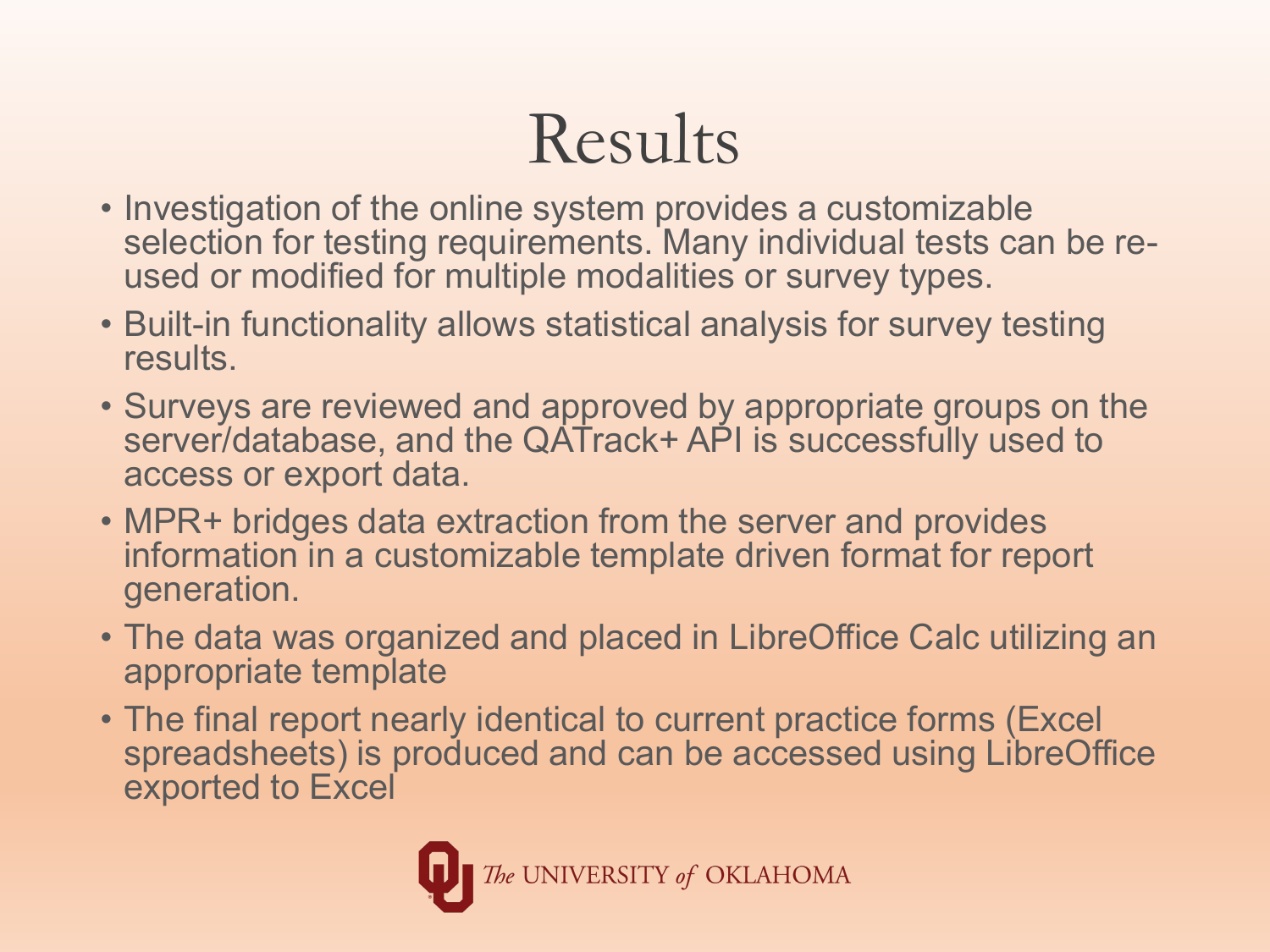#### QA Track+ (Server/cloud based data entry and analysis)

| <b>OUHSC Physics</b>                      | Perform QC $\sim$ | $\mathbf{0}$<br>Review OC - | Service Log -   |
|-------------------------------------------|-------------------|-----------------------------|-----------------|
| <b>Dial Dimensions Parallel</b>           |                   |                             | 0<br>19.5       |
| <b>Dial Dimensions Perpendicular</b>      |                   |                             | $\odot$<br>20   |
| Light Field @ Table (cm) Parallel         |                   | 20                          |                 |
| Light Field @ Table (cm) perpendicular    |                   |                             | 20              |
| <b>Radiation Field (cm) Parallel</b>      |                   |                             | $\odot$<br>20   |
| <b>Radiation Field (cm) Perpendicular</b> |                   |                             | $\odot$<br>19   |
| <b>Overhead SID Indication - Present</b>  |                   |                             | <b>Yes</b>      |
| <b>Overhead SID Indication - Accurate</b> |                   |                             | <b>Yes</b>      |
| 10 mAs                                    |                   |                             | $\odot$<br>82.3 |
| 20 mAs                                    |                   |                             | 82.4<br>$\odot$ |
| <b>50 mAs</b>                             |                   |                             | ◎ 82.5          |
| 0 filtration_1 (Exposure)                 |                   |                             | 924             |
| >1/2 Output (mm Al)                       |                   |                             | 2.5             |
| >1/2 Output (Exposure)                    |                   |                             | 488.4           |
| <1/2 Output (mm Al)                       |                   |                             | 3               |
| <1/2 output (Exposure)                    |                   |                             | 445.2           |
| 0 filtration_2 (Exposure)                 |                   |                             | 922.3           |
| HVL (mm Al)                               |                   |                             | 2.805           |
| 10 mAs (Linearity)                        |                   |                             | 183             |
| 25 mAs (linearity)                        |                   |                             | 460.3           |

| MP Reports+   |
|---------------|
| (Python based |
| app           |
| for data      |
| selection and |
| template      |
| formation)    |
|               |
|               |
|               |

#### Final report from template in Excel -like (spreadsheet) format

|              |                                                                | SURVEY & ACCEPTANCE TEST: MOBILE RADIOGRAPHIC UNIT |                      |                           |                            |                       |                      |               |                            |
|--------------|----------------------------------------------------------------|----------------------------------------------------|----------------------|---------------------------|----------------------------|-----------------------|----------------------|---------------|----------------------------|
|              | Unit: UMC PT - Portable AMX4 (pirr Physicists:                 |                                                    |                      |                           | M. Yang                    |                       | Date:                |               | 06/03/2021                 |
| GEID:        |                                                                |                                                    |                      | M. Yang                   |                            |                       |                      |               |                            |
|              |                                                                |                                                    |                      |                           |                            |                       |                      |               |                            |
| 1. Equipment |                                                                | <b>GE AMX+4 XFMR</b>                               |                      |                           |                            |                       |                      |               |                            |
|              |                                                                | <b>Manufacturer</b>                                |                      | <b>Model Number</b>       |                            |                       | <b>Serial Number</b> |               | <b>Date of Manufacture</b> |
|              | Console:                                                       |                                                    |                      |                           |                            |                       |                      |               |                            |
|              | Tube:                                                          | <b>GE</b>                                          |                      | 2275938-9                 |                            |                       | 136065TX0            | <b>Nov-13</b> |                            |
|              | Collimator:                                                    |                                                    | MedysSPA             | 46-270615                 |                            |                       | <b>MDYS9123</b>      | Sep-15        |                            |
|              |                                                                |                                                    |                      |                           |                            |                       |                      |               |                            |
|              | 2. Radiographic Shielding and Protection:                      |                                                    |                      |                           |                            |                       |                      |               |                            |
|              |                                                                |                                                    |                      |                           |                            | <b>YES</b>            | <b>NO</b>            |               |                            |
|              |                                                                |                                                    |                      | Audible "On" Indication:  |                            | x                     |                      |               |                            |
|              |                                                                |                                                    |                      |                           | Visible "On" Indication:   | X                     |                      |               |                            |
|              |                                                                |                                                    |                      | Dead Man Exposure Switch: |                            |                       |                      |               |                            |
|              |                                                                |                                                    |                      |                           |                            | x                     |                      |               |                            |
|              | Operator can make exposures at 6' or farther away from source: |                                                    |                      |                           |                            | X                     |                      |               |                            |
|              |                                                                |                                                    |                      | kVp and mAs Indication:   |                            | x                     |                      |               |                            |
|              |                                                                |                                                    |                      |                           |                            |                       |                      |               |                            |
|              | 3. Radiographic Unit Assembly Evaluation:                      |                                                    |                      |                           |                            |                       |                      |               |                            |
|              |                                                                |                                                    |                      |                           |                            | <b>YES</b>            | <b>NO</b>            |               |                            |
|              | Tubel                                                          |                                                    |                      | Movements Acceptable:     |                            | x                     |                      |               |                            |
|              |                                                                |                                                    |                      |                           | Locks Acceptable:          | x                     |                      |               |                            |
|              | Unit                                                           |                                                    |                      |                           | Drive Acceptable:          | x                     |                      |               |                            |
|              |                                                                |                                                    |                      |                           | <b>Breaks Functioning:</b> | x                     |                      |               |                            |
|              | Comments:                                                      |                                                    |                      |                           |                            |                       |                      |               |                            |
|              |                                                                |                                                    |                      |                           |                            |                       |                      |               |                            |
|              | 4. Radiographic Collimation and SID:                           |                                                    |                      |                           |                            |                       |                      |               |                            |
|              |                                                                |                                                    | <b>Collimation @</b> | 40                        | " SID                      |                       | Ш                    | $=$           |                            |
|              |                                                                |                                                    |                      |                           |                            | Dial Dimensions (cm): | 19.50                |               |                            |
|              | Illuminance:                                                   | 238.645 LUX                                        |                      |                           | Light Field @ Table (cm):  |                       | 20                   |               |                            |
|              |                                                                |                                                    |                      |                           |                            | Radiation Field (cm): | 20                   |               |                            |
|              | Comments:                                                      |                                                    |                      |                           |                            |                       |                      |               |                            |
|              |                                                                |                                                    |                      |                           |                            |                       |                      |               |                            |
|              |                                                                |                                                    |                      |                           |                            | <b>YES</b>            | <b>NO</b>            |               |                            |
|              | Overhead SID Indication                                        |                                                    |                      |                           | Present                    |                       |                      |               |                            |
|              |                                                                |                                                    |                      |                           | Accurate                   |                       |                      |               |                            |
|              | Comments:                                                      |                                                    |                      |                           |                            |                       |                      |               |                            |
|              |                                                                |                                                    |                      |                           |                            |                       |                      |               |                            |
|              | 5. Measured Radiographic X-Ray Tube Voltage (80 kVp Nominal):  |                                                    |                      |                           |                            |                       |                      |               |                            |
|              | mAs                                                            | 10                                                 | 20                   | 50                        |                            |                       | Mean kVp % variance  |               |                            |
|              | <b>KVp</b>                                                     | 82.3                                               | 824                  | 82.5                      |                            | 82.4                  | 0.10%                |               |                            |
|              | Comments:                                                      |                                                    |                      |                           |                            |                       |                      |               |                            |
|              |                                                                |                                                    |                      |                           |                            |                       |                      |               |                            |
|              |                                                                |                                                    |                      |                           |                            |                       |                      |               |                            |
|              | 6. Radiographic Half Value Layer (80 kVp):                     |                                                    |                      | 50 mAs, 24" SCD           |                            |                       |                      |               |                            |
|              | Filtration (mm of AI)                                          | 0.0                                                | 25                   | 3.0                       |                            | 0.0                   |                      | HVL (mm Al):  |                            |

The UNIVERSITY of OKLAHOMA